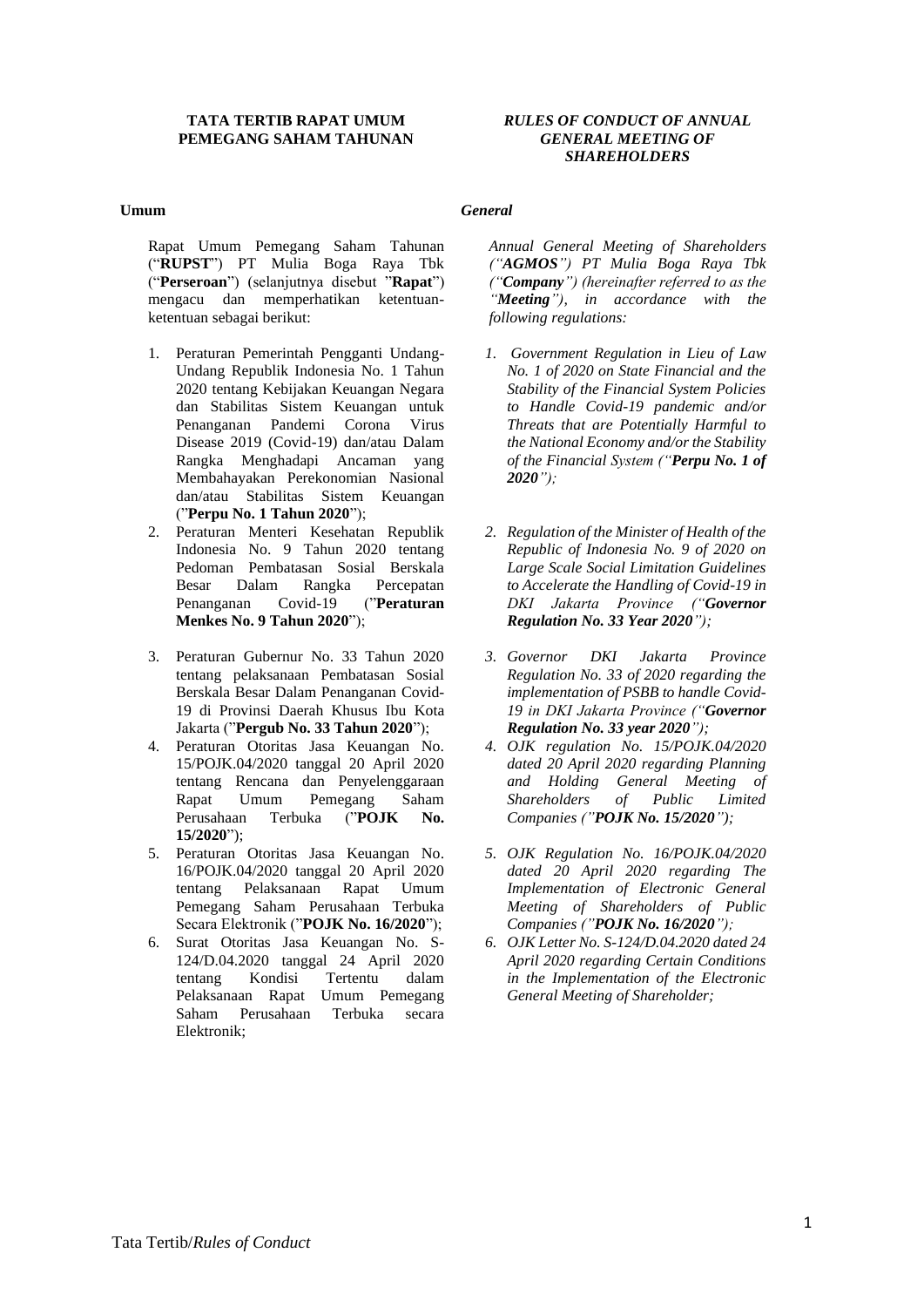#### **WAKTU DAN TEMPAT RAPAT**

Rapat diselenggarakan dengan rincian sebagai *The Meeting is covened with the following:* berikut:

Estate, Kembangan, Jakarta Barat –

| Hari/Tanggal: Selasa, 29 Maret 2022 |                                       |  |                               |
|-------------------------------------|---------------------------------------|--|-------------------------------|
| Waktu                               | : $10.00$ WIB – selesai               |  |                               |
| Tempat                              | : Harris Suites Puri Mansion Jakarta. |  |                               |
|                                     |                                       |  | Jl. Lingkar Luar Puri Mansion |

11610.

#### **PESERTA RAPAT**

- a) Peserta Rapat adalah para Pemegang Saham yang namanya tercatat dalam Daftar Pemegang Saham Perseroan pada tanggal **4 Maret 2022 pukul 16.00 WIB**, atau pemegang saldo rekening efek di Penitipan Kolektif PT Kustodian Sentral Efek Indonesia pada penutupan perdagangan saham Perseroan di Bursa Efek tanggal 4 Maret 2022 atau kuasanya yang dibuktikan dengan surat kuasa yang sah atau yang sudah memberikan kuasa melalui:
	- (i) Memberikan kuasa secara elektronik (*e-Proxy*) kepada Biro Administrasi Efek Perseroan, yakni PT Bima Registra melalui aplikasi penyelenggaraan rapat umum pemegang saham secara elektronik atau **eASY.KSEI** yang dapat diakses melalui tautan [https://akses.ksei.co.id/.](https://akses.ksei.co.id/) Pemberian *e-Proxy* dapat dilakukan sejak tanggal pemanggilan ini sampai dengan tanggal **28 Maret 2022 pukul 12.00 WIB**; atau
	- (ii) Memberikan kuasa kepada:
		- i) salah seorang perwakilan PT Bima Registra sebagai pihak independen (silakan menghubungi PT Bima Registra atau mengakses format surat kuasa yang telah disediakan di situs web Perseroan [www.prochiz.com\)](http://www.prochiz.com/) ; atau
			- ii) pihak lain yang dikehendakinya, dengan ketentuan pihak lain tersebut bukan anggota Direksi, anggota Dewan Komisaris atau karyawan Perseroan. Penerima kuasa diminta agar membawa Surat Kuasa yang sah dengan melampirkan fotokopi identitas diri pemberi kuasa dan penerima kuasa. Sesuai dengan Pasal 48 POJK 15/2020, dalam pemungutan suara, suara yang dikeluarkan berlaku untuk seluruh saham yang dimilikinya

#### *TIME AND VENUE OF THE MEETING*

*Day/Date : Tuesday, March 29, 2022*

- *Time : 10.00 a.m (Western Indonesian Time) - finish*
- *Place : Harris Suites Puri Mansion Jakarta. Jl. Lingkar Luar Puri Mansion Estate, Kembangan, Jakarta Barat – 11610.*

## *MEETING PARTICIPANTS*

- *a) Participants of the Meeting are Shareholders whose names are registered under Shareholders Registrar of the Company on March 4, 2022 at 04.00 PM, or Owner of a security account at the Collective Deposit of PT Kustodian Sentral Efek Indonesia at the closing of the share trading on March 4, 2022 or its attorney-in-fact evidenced by a lawful power of attorney or for those giving their proxies via:*
	- *(i) Provide electronic proxy (e-Proxy) to the Company's Securities Administration Bureau, namely PT Bima Registra through the KSEI electronic general meeting shareholders system or eASY.KSEI which is access-able through [https://akses.ksei.co.id/.](https://akses.ksei.co.id/) Provision of e-Proxy can be made from the date of this invitation until March 28, 2022 at 12.00 am Western Indonesia Time; or*
	- *(ii) Provide proxy to:*
		- *i) one of the representatives of PT Bima Registra as independent party (please contact PT Bima Registra or access the Power of Attorney form which is attached in Company's website [www.prochiz.com\)](http://www.prochiz.com/) ; or*
		- *ii) other appointed parties, that such other party is not the member of the Board of Directors, Board of Commissioners and the employees of the Company. The attorney is requested to bring the Power of Attorney accompanied with copy of the authorizer's ID Card and the attorney. In accordance with the provisions in Article 48 POJK 15/2020, in*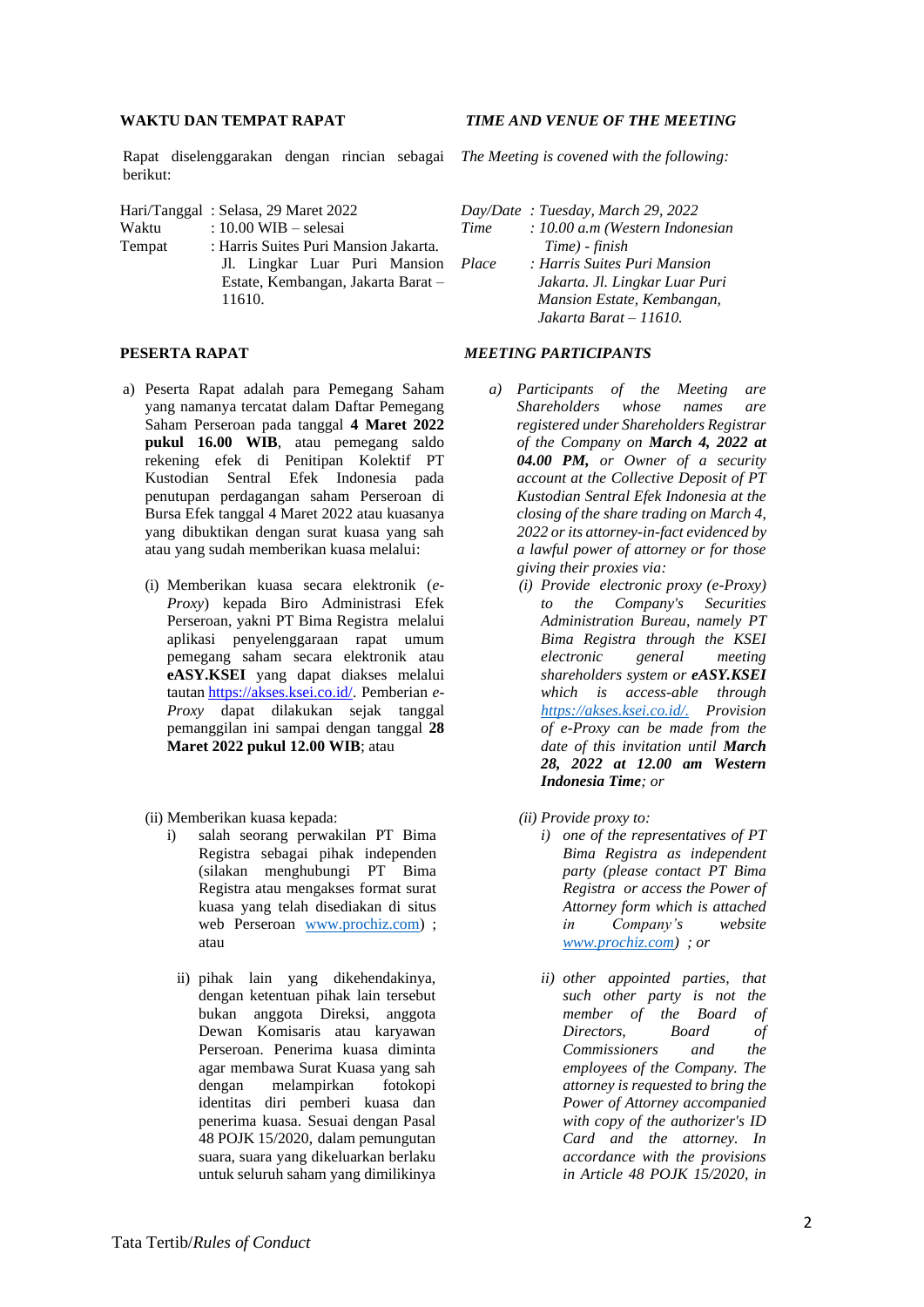dan karenanya pemberian kuasa tidak dilakukan kepada lebih dari seorang penerima kuasa untuk sebagian jumlah sahamnya dengan suara yang berbeda.

- b) Pihak independen yang ditunjuk Perseroan sebagai penerima kuasa adalah perwakilan personil dari PT Bima Registra, yang beralamat di Jl Prof. Dr. Satrio Blok C4 Kav 6-7 Satrio Tower Lt 9 Zona AA. Kuningan Setiabudi - Jakarta Selatan 12950. Formulir Surat Kuasa terkait Rapat diunggah pada situs web Perseroan dan dapat diunduh pada tautan [www.prochiz.com](http://www.prochiz.com/) (Hubungan Investor-RUPS-2022-Surat Kuasa (Power of Attorney) 2022).
- c) Pemegang Saham dapat diwakili oleh Pemegang Saham lain atau orang lain dengan surat kuasa (Pasal 12 ayat (7) Anggaran Dasar Perseroan).
- d) Pimpinan Rapat (sebagaimana didefinisikan di bawah ini) berhak meminta agar mereka yang hadir membuktikan kewenangannya untuk hadir dalam Rapat, sesuai dengan persyaratan yang ditentukan yang telah diumumkan dalam Pemanggilan Rapat (Pasal 12 ayat (9) Anggaran Dasar Perseroan).
- e) Peserta Rapat mempunyai hak untuk mengeluarkan pendapat dan/atau bertanya dan memberikan suara dalam Rapat.
- f) Peserta Rapat yang hadir secara fisik dan memenuhi kriteria wajib untuk menyerahkan di meja registrasi Rapat yaitu
	- (i) Salinan anggaran dasar (jika mewakili institusi/badan hukum), salinan Kartu Tanda Penduduk atau Passport kepada Petugas PT Bima Registra sebelum memasuki ruang Rapat; atau
	- (ii) jika sebagai penerima kuasa wajib menyerahkan: salinan Kartu Tanda Penduduk atau Passport pemberi kuasa dan penerima kuasa, Salinan anggaran dasar (jika mewakili institusi/badan hukum), serta surat kuasa aslinya kepada Petugas PT Bima Registra sebelum memasuki ruang Rapat;

*voting, the votes cast apply to all shares owned and therefore the power of attorney cannot be made to more than one attorney for a portion of the number of shares owned by him with different votes.* 

- *b) The independent party appointed by the Company is PT Bima Registra's personnel, address at Jl Prof. Dr. Satrio Blok C4 Kav 6-7 Satrio Tower Lt 9 Zona AA. Kuningan Setiabudi - Jakarta Selatan 12950. Power of Attorney Form related to the Meeting has been uploaded in Company's website and can be downloaded on the link*  [www.prochiz.com](http://www.prochiz.com/) *(For Investors-GMS-2022-Power of Attorney 2022).*
- *c) Shareholders may be represented by other Shareholders or other people with power of attorney (Article 12 paragraph (7) of the Company's Articles of Association).*
- *d) Chairman of the Meeting (as defined below) has the right to request that those who are present electronically to prove their eligibility and authority to attend the Meeting, in accordance with the requirement which is determined and announced in the Invitation of the Meeting based (Article 12 paragraph (9) of the Company's Articles of Association).*
- *e) Participants of the Meeting has the right to address his/her opinion and/or question and to vote in the every Agenda of the Meeting.*
- *f) Participants of the Meeting who are physically present and meet the criteria are required to show at the Meeting registration table:* 
	- *(i) copy of the articles of association (if representing an institution/legal entity), copy of National Identity Card or Passport to PT Bima Registra's Officer before entering the Meeting room;*
	- *(ii) if as a proxy is obliged to submit copy of the authorizer's ID Card and the attorney's ID card, copy of the articles of association (if representing an institution/legal entity), and also original power of attorney letter to PT Bima Registra's Officer before entering the Meeting room;*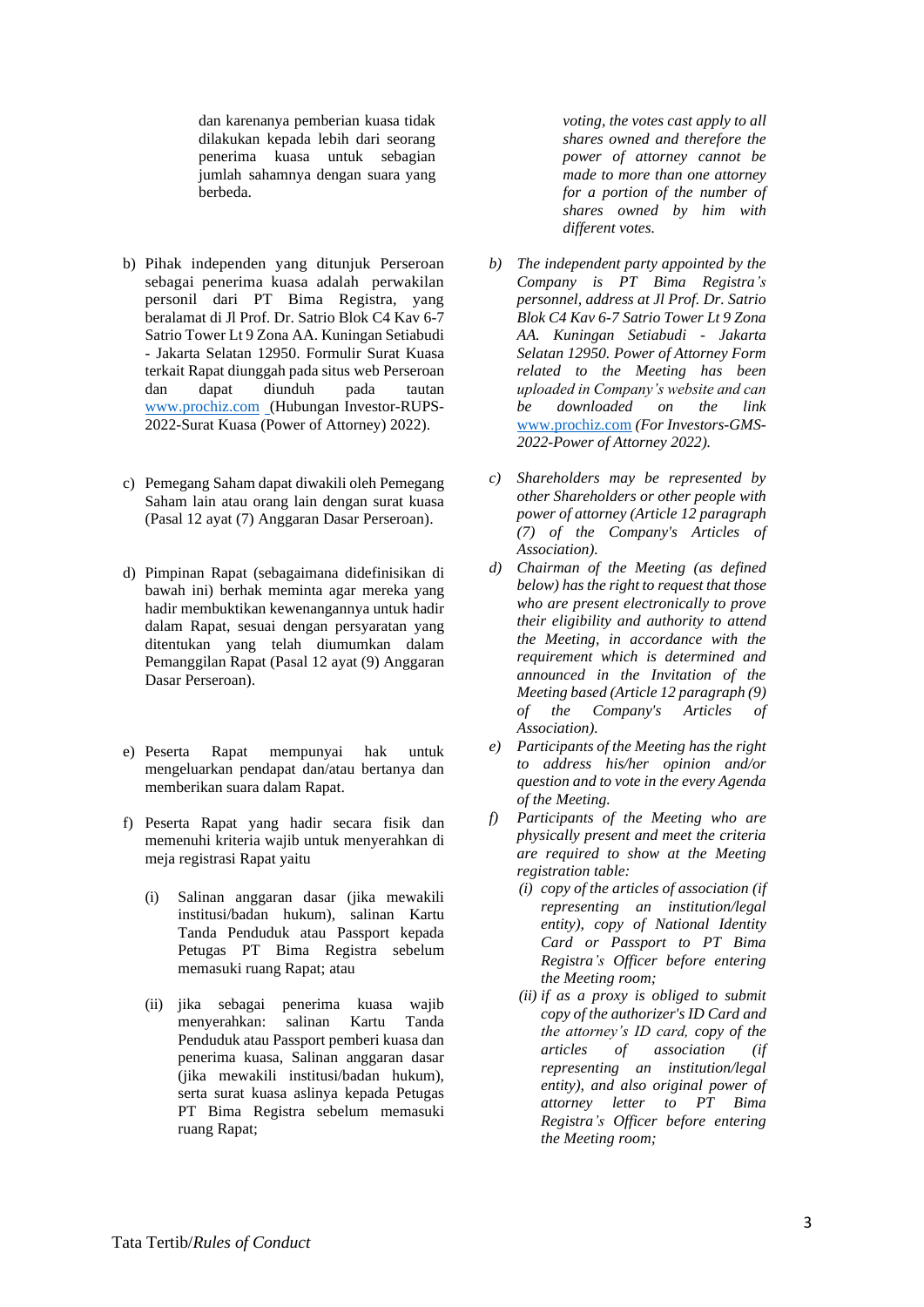g) Peserta Rapat yang datang terlambat setelah ditutupnya masa registrasi tidak dapat mengikuti acara Rapat dan suaranya tidak dihitung di dalam Rapat dan tidak dapat berpartisipasi dalam sesi tanya jawab.

#### **UNDANGAN**

Undangan adalah pengunjung yang bukan Pemegang Saham Perseroan, yang hadir atas undangan Direksi dan tidak mempunyai hak untuk mengeluarkan pendapat dan memberikan suara dalam Rapat.

# **BAHASA**

Rapat akan diselenggarakan dalam Bahasa Indonesia.

# **PROTOKOL KESEHATAN DAN KEAMANAN**

- a) Demi keamanan dan keselamatan seluruh pihak, pemegang saham yang hadir dalam Rapat wajib memenuhi seluruh Protokol Kesehatan yang ditetapkan oleh Perseroan, sebagai berikut:
	- (i) Dengan mengacu pada ketentuan ayat (4) Pasal 8 Peraturan Otoritas Jasa Keuangan Nomor 16/POJK.04/2020 tentang Pelaksanaan Rapat Umum Pemegang Saham Perusahaan Terbuka Secara Elektronik ("**POJK 16/2020**") dan dalam rangka menerapkan Protokol Kesehatan Covid-19, Perseroan menetapkan jumlah pemegang saham dan kuasa pemegang saham yang telah memenuhi persyaratan untuk menghadiri Rapat, maksimal sebanyak 2 (dua) orang.
	- (ii) Wajib memberikan konfirmasi akan hadir secara fisik selambatnya 1 (satu) hari sebelum acara dengan memberitahukan kepada PT Bima Registra melalui *email* [corp@bimaregistra.co.id](mailto:corp@bimaregistra.co.id), dan penetapan pemegang saham atau kuasa pemegang saham yang akan diijinkan hadir secara fisik pada Rapat dilakukan dengan prinsip "yang menyatakan akan hadir secara fisik lebih dulu akan diutamakan" (*first confirm first served*) sampai dengan jumlah 2 (dua) orang tercapai.
	- (iii) menunjukan bukti sertifikat telah meyelesaikan vaksinasi Covid-19 melalui aplikasi elektronik "**Peduli Lindungi**" sesuai dengan ketentuan yang berlaku.

*g) Participants of the Meeting who arrived after the close of the registration period has no right to attend the Meeting and their vote is not counted and unable to participate in Q&A sessions.*

#### *INVITED GUESTS*

*Invited Guests are those who is not Shareholders of the Company and present upon invitation by the Board of Directors and do not have the right to address opinion and to vote in the Meeting.*

#### *LANGUAGE*

*the Meeting shall be convened in Bahasa Indonesia.*

#### *HEALTH AND SAFETY PROTOCOL*

- *a) For the convenience and safety of all parties, shareholders who are present at the Meeting are required to comply with the all of Health Protocol that stated by the Company, as follows:*
	- *(i) According to the provisions of the paragraph (4) of Article 8 of the Regulation of the Financial Services Authority of the Republic of Indonesia Number 16/POJK.04/2020 on The Implementation of Electronic General Meeting of Shareholders of Public Companies ("POJK 16/2020") and in order to implement the Covid-19 Health Protocol, the Company determines the number of shareholders and proxies of shareholders who have met the requirement to attend the Meeting, maximum of 2 (two) people.*
	- *(ii) Must provide confirmation of physical attendance at the latest 1 (one) day before the event by notifying PT Bima Registra via email [corp@bimaregistra.co.id,](mailto:corp@bimaregistra.co.id) and determination of the shareholders or proxies of shareholders who will be permitted to physically attend the Meeting shall be conducted with the principle of "giving confirmation first will be prioritized" (first confirm first served) until the number of 2 (two) people is reached.*
	- *(iii) show a proof of certificate having completed Covid-19 vaccination through the electronic application "Peduli Lindungi" in accordance with applicable regulations.*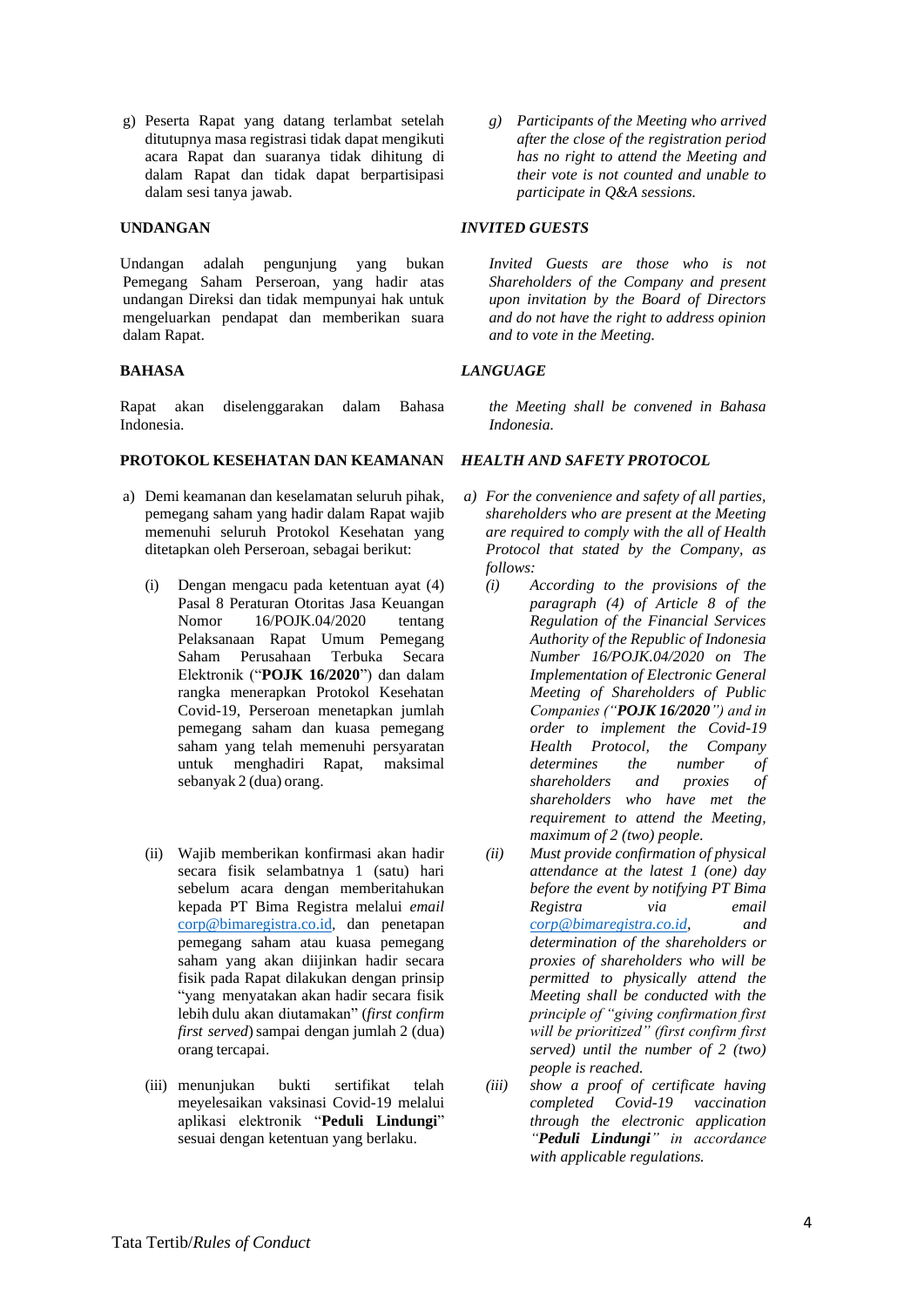- (iv) Demi kenyamanan dan kesehatan seluruh pihak, untuk menunjukan hasil pemeriksaan test Covid-19 (PCR *Test*) dengan hasil test negative Covid-19 pada periode maksimum 1 (satu) hari sebelum tanggal Rapat (**dengan biaya sendiri**). **Hasil pemeriksaan yang diperoleh dari Swab Antigen Test, Rapid Test Antibodi/Serologi tidak diterima**. Pemegang saham maupun kuasanya yang tidak dapat menunjukan hasil negative test maka tidak diperkenankan untuk memasuki ruangan Rapat.
- (v) Menggunakan masker dengan standar MEDIS dengan benar;
- (vi) Melakukan deteksi dan pemantuan suhu tubuh untuk memastikan pemegang saham atau kuasa pemegang saham tidak sedang memiliki suhu tubuh di atas normal (lebih dari 37,3 °C);
- (vii) Pada saat pendaftaran, wajib untuk menyerahkan formulir deklarasi kesehatan yang memuat informasi kesehatan yang dapat diunduh pada situs web Perseroan www.prochiz.com;
- (viii) Mengikuti arahan panitia Rapat dalam menerapkan kebijakan menjaga jarak (*physical distancing*) di tempat Rapat baik sebelum Rapat dimulai, pada saat Rapat, maupun setelah Rapat selesai;
- (ix) Apabila di tempat Rapat terlihat terdapat pemegang saham atau kuasanya yang memiliki atau terlihat bergejala (seperti batuk, demam, flu) maka akan diminta untuk meninggalkan ruang Rapat;
- (x) Menjaga jarak sosial dan duduk di kursi yang disediakan dalam ruang Rapat;
- (xi) Menjaga sanitasi diri sendiri (*selfsanitation*) dengan memanfaatkan hand sanitizer yang telah disediakan baik di dalam maupun disekitar ruang Rapat (termasuk sebelum atau sesudah melakukan Rapat);
- (xii) Tidak diperkenankan untuk makan dan minum di dalam maupun di sekitar ruang Rapat;
- (xiii) Wajib mengikuti dan mentaati arahan dan keputusan panitiapenyelenggaraan Rapat. Perseroan berhak untuk melarang pemegang saham atau kuasanya untuk memasuki gedung/menghadiri Rapat secara fisik jika pemegang saham atau kuasanya tidak mematuhi protokol kesehatan dan keselamatan yang ditetapkan oleh Perseroan, dan atau jika terdapat kondisi tertentu yang menurut pertimbangan Perseroan perlu untuk dilakukan sebagai bentuk protokol kesehatan.
- *(iv) For the convenience and health of all parties, at their own expense, to show a Covid-19 test (PCR Test) examination results with a negative Covid-19 test result in a maximum period of 1 (one) days before the Meeting date. Swab Antigen Test, Rapid Test Antibody/Serology results cannot be accepted. Shareholders or their proxies who cannot show a negative test result are not allowed to enter the Meeting room.*
- *(v) Wearing a mask with MEDICAL standard properly;*
- *(vi) Detect and monitoring body temperature to ensure shareholders or their attorney do not have a temperature body above normal (more than 37.3 °C);*
- *(vii) At the registration, it's mandatory to submit declaration health form containing health information that can be downloaded on the Company's website* www.prochiz.com*;*
- *(viii) Following the directions of the Meeting committee in implementing the physical distancing policy at the Meeting place both before the Meeting starts, at the time of the Meeting, and after the meeting is finished;*
- *(ix) If the meeting place, there are shareholders or their attorney who have or seen as symptomatic (such as coughing, fever, flu), they will be asked to leave the meeting room*
- *(x) Maintain social distance and sit in the seats provided in the Meeting room;*
- *(xi) Maintain self-sanitation by utilizing hand sanitizers that have been provided both in and around the Meeting room (including before or after the Meeting);*
- *(xii) Not allowed to eat and drink in or around the Meeting room;*
- *(xiii) Must follow and obey the direction and decision of the Meeting committee. The Company reserves the right to prohibit shareholders or their attorney from entering the building/attending the Meeting physically if the shareholders or their attorney do not comply with the health and safety protocol stipulated by the Company, and or if there are certain conditions that according to the Company's consideration need to be*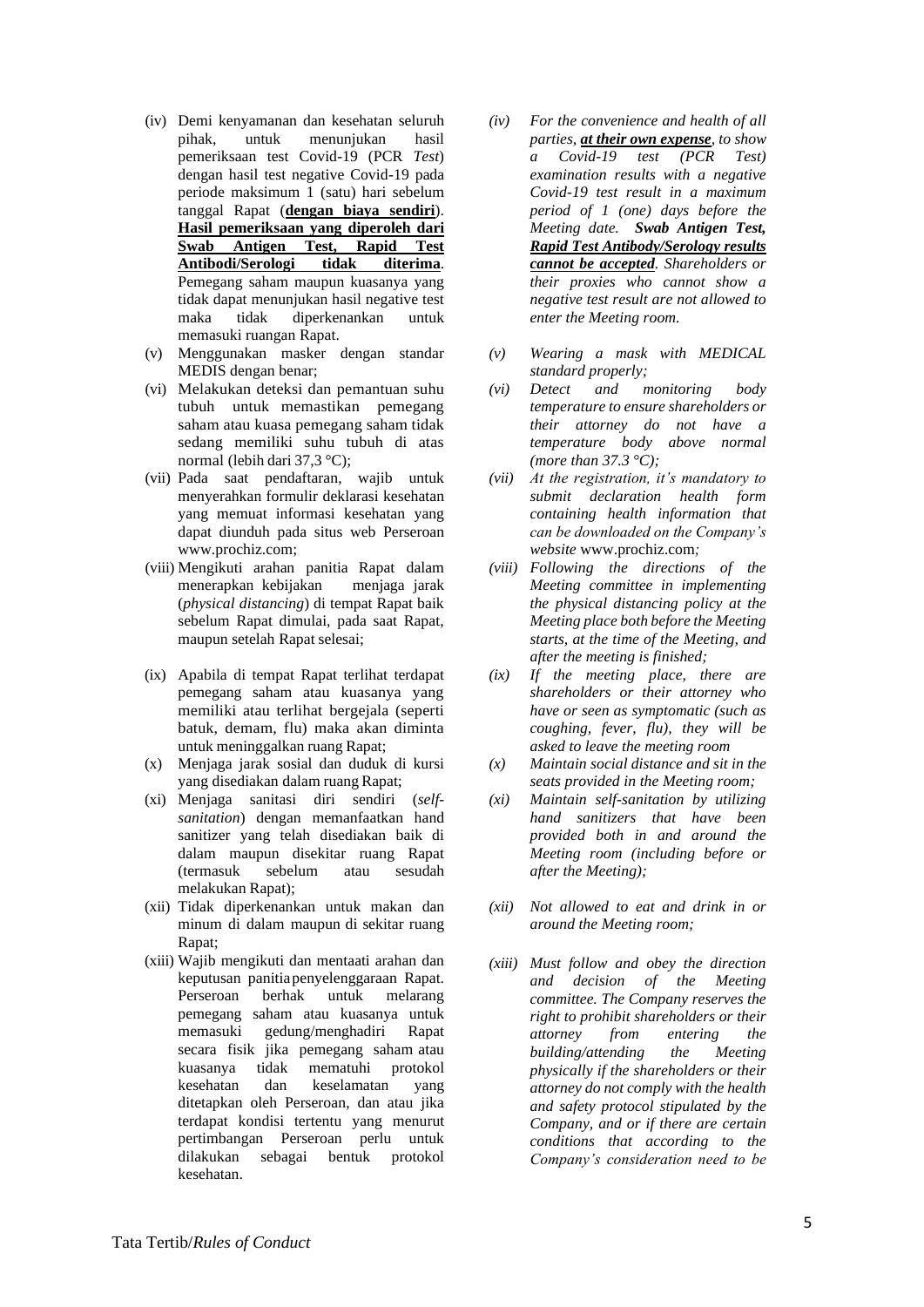- (xiv) Bagi pemegang saham dan/atau kuasanya yang termasuk dalam golongan resiko tinggi Covid-19, antara lain: berusia 60 tahun ke atas; memiliki penyakit komorbid (penyakit penyerta) seperti diabetes melitus, hipertensi, kanker, asma dan Penyakit Paru Obstruksi Kronik (PPOK) dan lain- lain serta ibu hamil, yang ingin mengikuti Rapat secara fisik dihimbau untuk memberikan kuasa kepada pihak yang telah disediakan oleh Perseroan dengan menggunakan mekanisme memberikan kuasa untuk menghadiri dan memberikan suara dalam Rapat kepada perwakilan PT Bima Registra.
- b) Pembatasan Peserta Rapat
	- (i) Perseroan sangat menghimbau agar pemegang saham tidak menghadiri Rapat secara fisik, akan tetapi, untuk hadir secara elektronik melalui aplikasi eASY.KSEI atau memberikan kuasa (baik secara elektronik melalui eASY.KSEI atau secara konvensional) kepada pihak independen yang telah ditunjuk oleh Perseroan.
	- (ii) Pemegang saham yang telah hadir ke gedung Rapat namun dilarang menghadiri atau tidak dapat memasuki ruang Rapat karena alasan yang dicantumkan dalam pemanggilan ini tetap dapat melaksanakan haknya dengan cara memberikan kuasa (untuk menghadiri dan memberikan hak suaranya pada setiap mata acara Rapat) kepada perwakilan PT Bima Registra, dengan mengisi dan menandatangani formulir Surat Kuasa yang disediakan oleh Perseroan di lokasi Rapat

## **PIMPINAN RAPAT**

Berdasarkan POJK No. 15/2020, Rapat dipimpin oleh anggota Dewan Komisaris yang ditunjuk oleh Dewan Komisaris (selanjutnya disebut "**Pimpinan Rapat**"). Untuk menjamin kelancaran jalannya Rapat, Pimpinan Rapat berhak:

- a) Memutuskan prosedur Rapat yang belum diatur atau belum cukup diatur dalam Tata Tertib ini; dan
- b) Mengambil tindakan-tindakan lain di luar Tata Tertib yang dianggap penting.

*done as a form of health protocol implementation.*

- *(xiv) For shareholders who are included in the high risk group for Covid-19, including: aged 60 years and over; having comorbid diseases (comorbidities) such as diabetes mellitus, hypertension, cancer, asthma and Chronic Obstructive Pulmonary Disease (COPD) and others as well as pregnant women, it is strongly discouraged to attend meetings physically and to authorize parties that have been provided by The Company by authorize to attend and vote in the Meeting to representatives of PT Bima Registra.*
- *b) Restrictions on Meeting Participants*
	- *(i) The Company strongly urge shareholders not to attend the Meeting physically, however to attend the Meeting electronically via eASY.KSEI or grant a power of attorney (either electronically via eASY.KSEI or conventionally) to the independent party appointed by the Company.*
	- *(ii) Shareholders who have been represent at the building Meeting but are prohibited from attending or unable to enter the Meeting room due to the reasons stated in this procedural rules can still exercise their rights by granting power of attorney (to attend and cast their votes in each agenda item in the Meeting) to representatives of PT Bima Registra, by filling out and signing the power of attorney form provided by the Company at the Meeting venue.*

## *CHAIRMAN OF THE MEETING*

*Based POJK No. 15/2020, the Meeting is chaired by a member of the Board of Commissioners being appointed by the Board of Commissioner (hereinafter shall be referred to the "Chairman of the Meeting"). To ensure the Meeting is conducted in an orderly manner, Chairman of the Meeting has the right to:*

- *a) Decide any procedure of the Meeting which has not yet been stipulated or is not sufficiently stipulated in this Rules of Conduct; and*
- *b) Take any action outside the Rules of Conduct, which is deemed necessary.*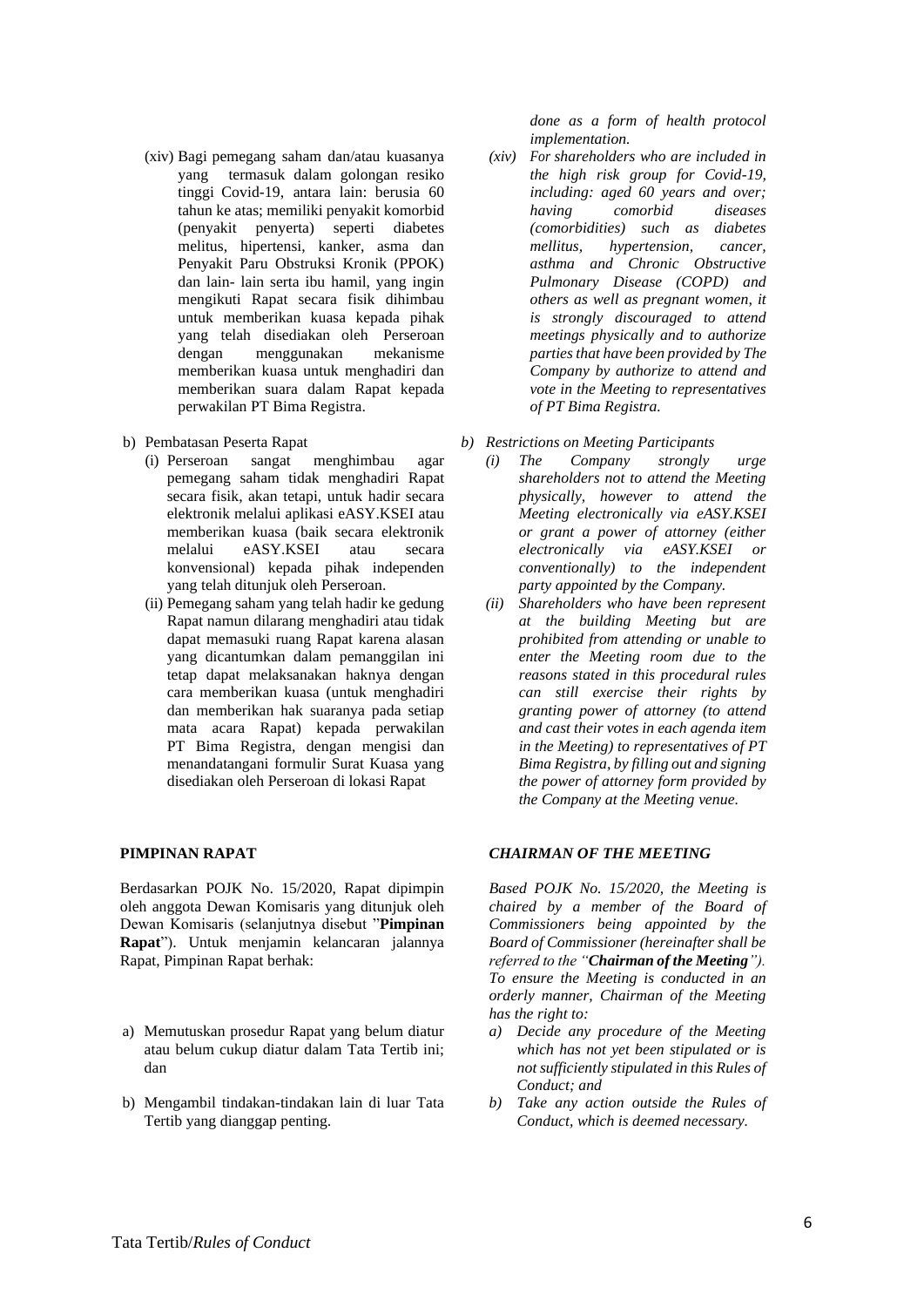## **KUORUM KEHADIRAN DAN KUORUM**  *ATTENDANCE QUORUM AND DECISION*  **KEPUTUSAN**

- a) Kuorum kehadiran dan kuorum keputusan RUPS untuk mata acara yang harus diputuskan dalam RUPS mengikuti ketentuan Pasal 12 ayat (2) huruf (i) dan (iii) Anggaran Dasar Perseroan bahwa Rapat Umum Pemegang Saham dapat dilangsungkan apabila dihadiri oleh Pemegang Saham yang telah mewakili lebih dari ½ (satu per dua) bagian dari jumlah seluruh saham dengan hak suara yang sah yang telah diterbitkan oleh Perseroan, dan disetujui oleh Pemegang Saham mewakili lebih dari ½ (satu per dua) bagian dari jumlah seluruh saham dengan hak suara yang sah yang hadir dalam Rapat Umum Pemegang Saham, kecuali apabila ditentukan lain dalam Anggaran Dasar Perseroan ini dan peraturan perundangan yang berlaku;
- b) Tiap-tiap saham memberikan hak kepada pemiliknya (atau wakil yang ditunjuk secara sah) untuk mengeluarkan 1 (satu) suara, apabila seorang Pemegang Saham atau wakil yang ditunjuk secara sah) mempunyai lebih dari satu saham, ia diminta untuk memberikan suara 1 (satu) kali saja dan suaranya itu mewakili seluruh jumlah saham yang dimilikinya.

## **KETERTIBAN RAPAT**

- a) Peserta Rapat dan Undangan wajib mengikuti jalannya Rapat dengan tertib.
- b) Pemimpin Rapat berwenang mengambil tindakan yang diperlukan demi kelancaran dan ketertiban acara Rapat.
- c) Pemegang Saham atau kuasanya yang meninggalkan ruang Rapat sebelum Rapat selesai dianggap hadir dan menyetujui usul yang diajukan dalam Rapat.
- d) Selama Rapat berlangsung, para hadirin diminta agar mematikan telepon genggam dalam ruang Rapat dan/atau di sekitar ruang Rapat.
- **e) Demi alasan kesehatan, setelah Rapat selesai, Perseroan menghimbau agar tidak berkumpul dan segera meninggalkan lokasi Rapat dengan tertib.**
- f) Dengan memperhatikan protokol keamanan dan kesehatan serta untuk memudahkan registrasi kehadiran pemegang saham, pemegang saham Perseroan atau kuasa mereka yang sah diminta dengan hormat agar berada di tempat Rapat 30 (tiga puluh) menit sebelum Rapat dimulai. Untuk memastikan

# *QUORUM*

- *a) Attendance Quorum and Decision Quorum of the Meeting for the Agenda that shall be decided in the Meeting following the provision of Article 12 paragraph (2) section (i) and (iii) Articles of Association that the General Meeting of Shareholders may be held if attended by Shareholders who have represented more than ½ (one half) of the total number of shares with valid voting rights issued by the Company, and approved by the Shareholders representing more than ½ (one half) of the total number of shares with valid voting rights present at the General Meeting of Shareholder, unless otherwise stipulated in this Company's Articles of Association and applicable laws and regulations.*
- *b) Each share gives the right to the owner (or a legally appointed representative) to cast 1 (one) vote, if a Shareholder or legally appointed representative has more than one share, he is asked to vote 1 (one time only and the voice represents the total number of shares owned.*

#### *MEETING CONDUCT*

- *a) Meeting Participant and Invitee must follow the Meeting sequence in orderly manner.*
- *b) The Chairman of the Meeting has the right to take any necessary action in order to ensure an orderly Meeting.*
- *c) Shareholders or their attorney leaving the Meeting room prior to conclusion of the Meeting shall be considered agreeing to the proposed agenda.*
- *d) During the Meeting, attendees are asked to turn off their cell phones in the Meeting room and/or around the Meeting room.*
- *e) for health reasons, after the Meeting is over, the Company advises not to gather and immediately leave the location of the Meeting in an orderly manner.*
- *f) With due observance of safety and health protocols and to facilitate registration of the attendance of shareholders, the shareholders of the Company or their attorney are respectfully requested to be at the Meeting venue 30 (thirty) minutes before the start of the Meeting. To ensure a*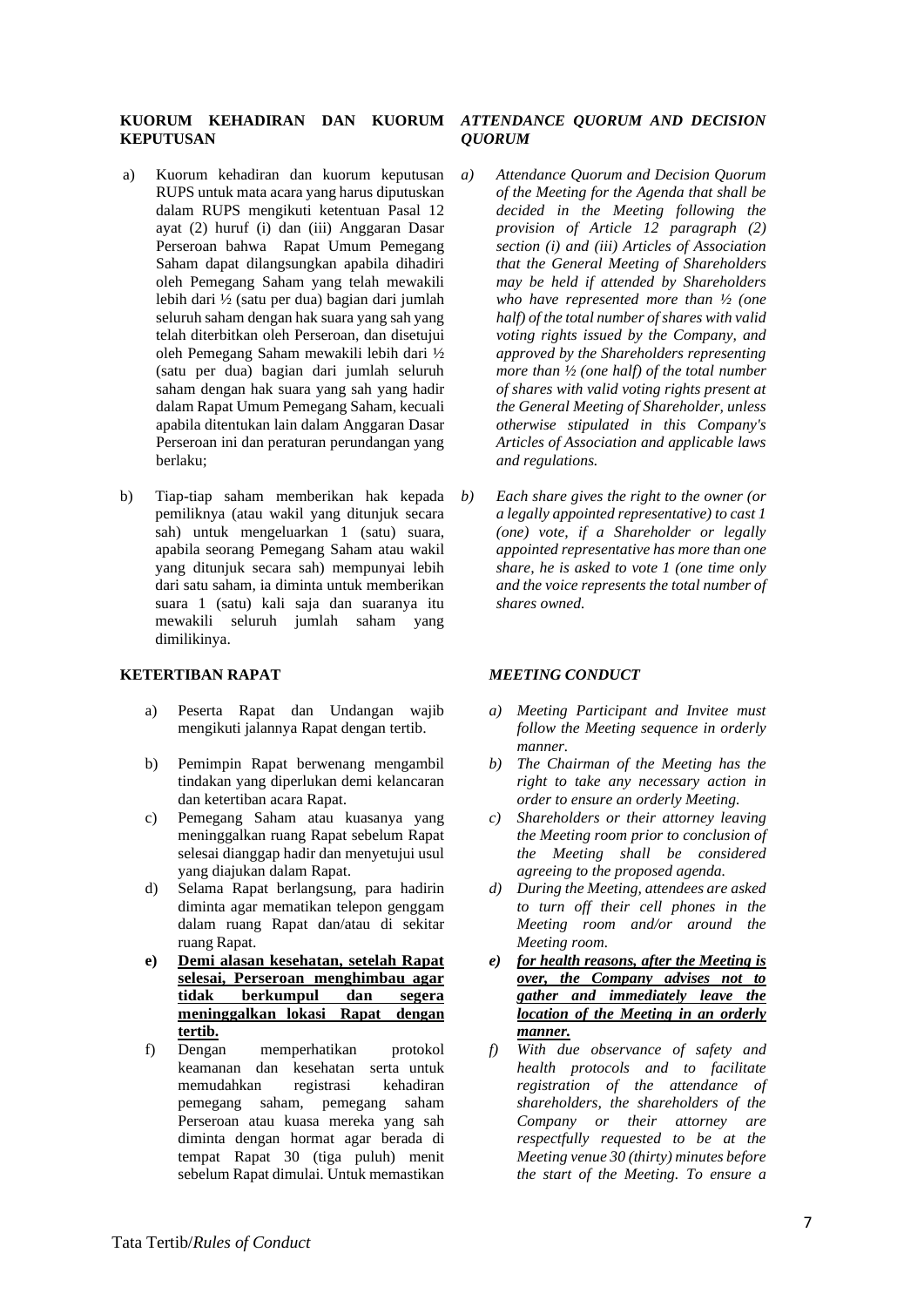jalannya Rapat yang sederhana, ringkas dan cepat, Rapat akan dimulai tepat waktu dan meja pendaftaran akan ditutup pada pukul 10.00 WIB atau waktu lainnya jika berdasarkan kondisi perlu untuk ditetapkan lain oleh Panitia Rapat.

## **TANYA JAWAB**

- a) Pemegang saham atau kuasanya yang hadir secara fisik dapat mengajukan pertanyaan dan/atau pendapat dengan ketentuan sebagai berikut:
	- (i) Dalam pembahasan setiap agenda Rapat, Pimpinan Rapat akan memberikan kesempatan kepada para Pemegang Saham atau kuasanya untuk mengajukan pertanyaan dan/atau pendapatnya sebelum diadakan pemungutan suara dan setelah pembahasan setiap agenda Rapat.
	- (ii) Prosedur yang akan ditempuh:
		- i) Untuk setiap mata acara Rapat, diberikan kesempatan untuk tanya jawab.
		- ii) Pertanyaan hanya dapat diajukan oleh Pemegang Saham atau kuasanya yang sah.
		- iii) Para Pemegang Saham atau kuasanya yang ingin mengajukan pertanyaan atau menyatakan pendapat diminta untuk mengangkat tangan, menyebutkan nama dan menyebutkan jumlah saham yang dimiliki dan selanjutnya Pimpinan Rapat akan meminta mereka untuk menyampaikan pertanyaan atau pendapatnya.
		- iv) Setiap pertanyaan dan/atau pendapat atau usulan yang diajukan oleh Pemegang Saham atau kuasanya harus memenuhi syarat bahwa menurut pendapat Pimpinan Rapat hal tersebut berhubungan langsung dengan mata acara Rapat yang sedang dibicarakan.
		- v) Pimpinan Rapat akan menjawab pertanyaan tersebut satu per satu, bilamana diperlukan, Pimpinan Rapat mempersilahkan anggota Direksi atau Dewan Komisaris atau Lembaga dan/atau Profesi Penunjang untuk menjawab atau menanggapi pertanyaan tersebut.

*simple, concise and fast running of the Meeting, the Meeting will start on time and the registration table will be closed at 10.00 WIB or other time if based on the conditions it is necessary to determine otherwise by the Meeting Committee.*

## *QUESTIONS AND ANSWERS*

- *a) Shareholders or their attorney who physically present, may ask questions and/or opinions with the following conditions:*
	- *(i) In discussing each agenda of the Meeting, the Chairman of the Meeting will provide the opportunity for Shareholders or their attorney to address question and/or opinion before the vote and after discussion of each agenda of the Meeting.*
	- *(ii) Procedure that may be taken:*
		- *i) For each agenda, the opportunity for question and answer is given.*
		- *ii) Questions be asked by Shareholders or their attorney only.*
		- *iii) The Shareholders or their attorney who desire to address question or opinion are asked to raise their hands, gave his name and mention the number of shares held and subsequently Chairman of the Meeting will require them to submit a question or opinion.*
		- *iv) Every question and/or opinion or advice that addressed by shareholders or their attorney shall meet the requirements that based on opinion of the Chairman of the Meeting that the questions are limited to matters related to Agenda of the Meeting that being discussed.*
		- *v) The Chairman of the Meeting will answer the questions one by one, if necessary, the Chairman of the Meeting invites members of the Board of Directors or the Board of Commissioners or Institution and/or Supporting Professionals to answer or respond to such of questions.*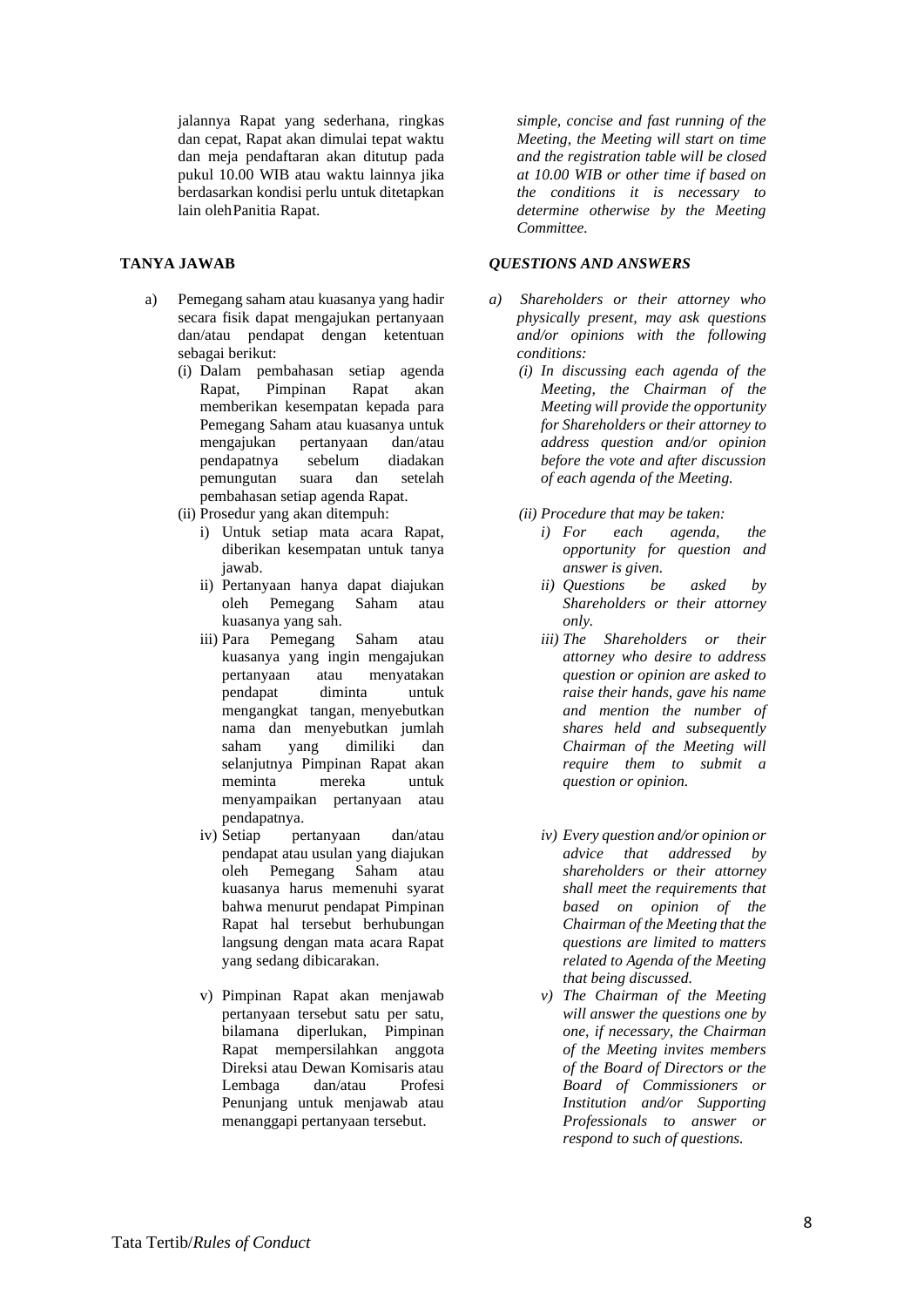- b) Pemegang saham atau kuasanya yang hadir secara elektronik di aplikasi eASY.KSEI dapat mengajukan pertanyaan dan/atau pendapat secara elektronik dengan ketentuan sebagai berikut:
	- (i) Pertanyaan dan/atau pendapat diajukan secara tertulis melalui fitur chat pada kolom "Electronic Opinions" yang tersedia di layar E-Meeting Hall di aplikasi eASY.KSEI, selama kolom "General Meeting Flow Text" masih tertulis "Discussion started for agenda item no  $[$  ]".
	- (ii) Perseroan akan menonaktifkan fitur "raise hand" dan "allow to talk" dalam webinar Zoom pada fasilitas AKSes.
	- (iii) Pada saat mengajukan pertanyaan, pemegang saham atau kuasanya wajib menuliskan nama pemegang saham, jumlah saham yang dimiliki/diwakili, dan alamat email pemegang saham.
	- (iv) Hanya pemegang saham atau kuasanya yang sah yang hadir secara fisik maupun elektronik dalam Rapat berhak untuk mengajukan pertanyaan dan/atau pendapat secara tertulis tentang mata acara Rapat yang sedang dibicarakan.
	- (v) Perseroan berhak untuk tidak menjawab pertanyaan yang tidak mencantumkan nama pemegang saham dan jumlah saham yang dimiliki/diwakili, dan tidak sesuai dengan mata acara Rapat.
	- (vi) Pertanyaan dan/atau pendapat yang diajukan harus berhubungan langsung dengan mata acara Rapat yang sedang dibicarakan.
	- (vii) Jika diajukan beberapa pertanyaan mengani materi yang sama, maka pertanyaan-pertanyaan tersebut akan dijawab secara sekaligus.
	- (viii) Demi pelaksanaan Rapat yang efektif dan efisien, Pimpinan Rapat berhak untuk memilah pertanyaan yang akan ditanggapi secara langsung (lisan) dalam Rapat.

# **PEMUNGUTAN SUARA**

a) Pemungutan suara mengenai diri orang dilakukan dengan surat tertutup yang tidak ditandatangani dan mengenai hal lain dilakukan pemungutan dengan lisan, kecuali jika Pimpinan Rapat menentukan

- *b) Shareholders or their attorney who are present electronically in the eASY.KSEI application may ask questions and/or opinions electronically with the following conditions:*
	- *(i) Questions and/or opinions are submitted in writing through the chat feature in the "Electronic Opinions" column available on the E-Meeting Hall screen in the eASY.KSEI application, during the General Meeting Flow Text" column is still written "Discussion started for agenda item no [ ]".*
	- *(ii) The Company will disable the "raise hand" and "allow to talk" features in Zoom webinars at AKSes facilities.*
	- *(iii) When asking questions shareholders or their attorney must write down the name of the shareholders, the number of shares owned/represented, and the email address of the shareholder.*
	- *(iv) Only shareholders or their legitimate attorney who are physically or electronically present at the Meeting have the right to ask questions and/or opinions in writing about the agenda of the Meeting that being discussed.*
	- *(v) The Company reserves the right not to answer questions that do not include the names of shareholders and the number of shares owned/represented, and are not in accordance with the agenda of the Meeting.*
	- *(vi) Questions and/or opinions asked must be directly related to the agenda of the Meeting being discussed.*
	- *(vii) If there is any similar questions about the same material, the Company may merge and answer the question at once.*
	- *(viii) For the sake of effective and efficient implementation of the Meeting, Chairman of the Meeting has the right to sort out the questions that will be responded to directly (verbally) in the Meeting.*

# *VOTING*

*a) Voting is carried out with a closed letter that is not signed and on other matters conducted by verbal vote, unless the Chairman determines otherwise (Article*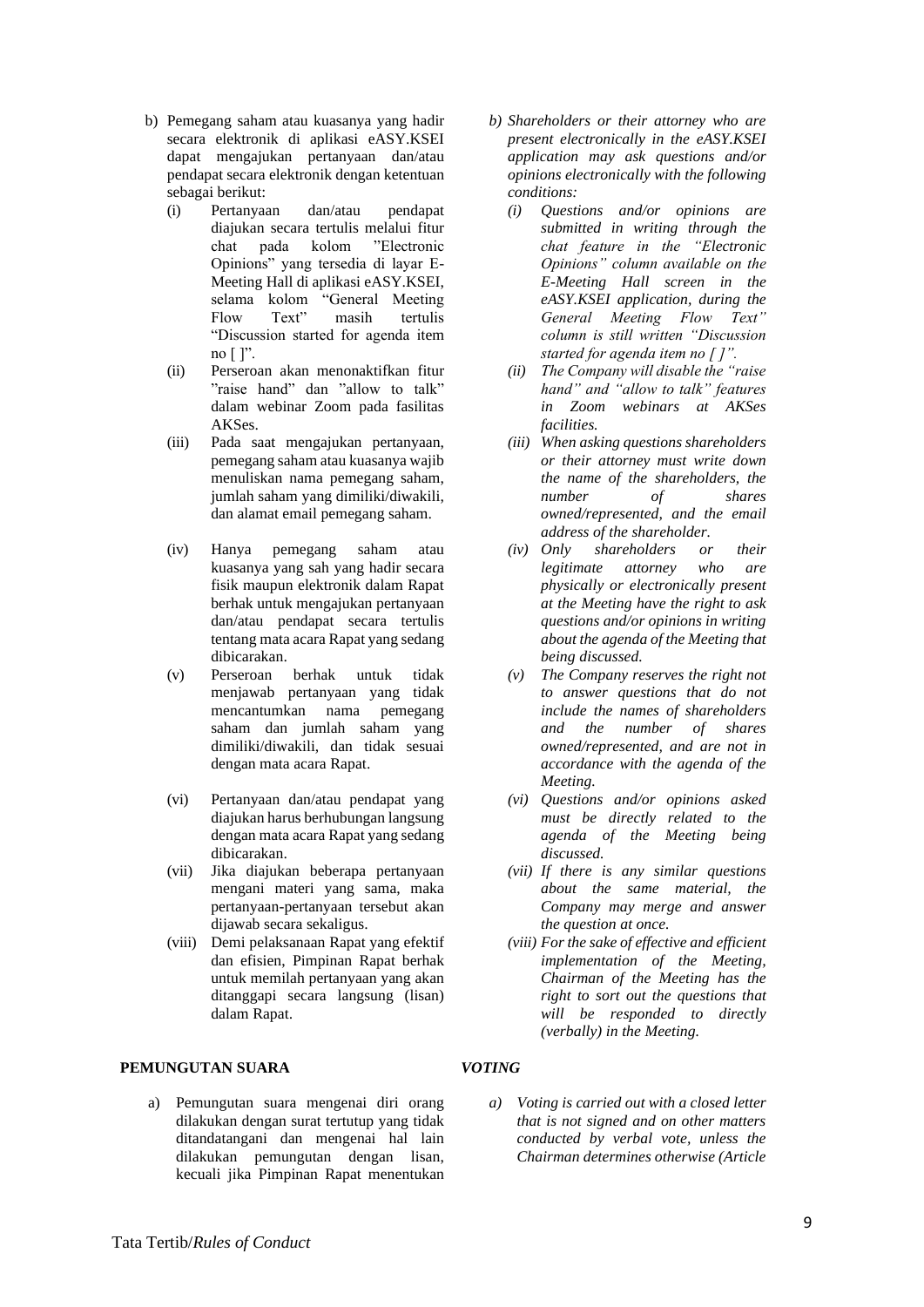lain (Pasal 12 ayat (12) Anggaran Dasar Perseroan).

- b) Pemungutan suara secara lisan dilakukan dengan "*Mengangkat Tangan*" dengan prosedur sebagai berikut:
	- (i) **Pertama,** mereka yang *Tidak Setuju* akan diminta untuk mengangkat tangan dan menyerahkan kartu suaranya.
	- (ii) **Kedua,** mereka yang memberikan *Suara Abstain* diminta untuk mengangkat tangan dan menyerahkan kartu suaranya.
	- (iii) Jumlah *Suara Abstain* dianggap mengeluarkan suara yang sama dengan suara mayoritas Pemegang Saham yang mengeluarkan suara.
	- (iv) *Suara Tidak Sah* dianggap tidak ada dan tidak dihitung dalam menentukan jumlah suara yang dikeluarkan dalam Rapat. Selanjutnya jumlah suara yang tidak setuju akan diperhitungkan dengan suara yang sah dan selisihnya merupakan jumlah suara yang setuju.
	- (v) Apabila terdapat peserta Rapat yang kehadirannya telah diperhitungkan dalam menentukan kuorum, namun tidak berada di ruangan Rapat pada saat pemungutan suara dilakukan, maka yang bersangkutan dianggap menyetujui segala keputusan yang diambil dalam Rapat.
- c) Pemungutan suara bagi pemegang saham atau kuasanya yang hadir secara elektronik melalui aplikasi eASY.KSEI dilakukan dengan tata cara sebagai berikut:
	- (i) Proses pemungutan suara berlangsung di aplikasi eASY.KSEI pada menu E-Meeting Hall, *Sub menu Live Broadcasting;*
	- (ii) Pemegang saham yang hadir atau telah memberikan kuasa secara elektronik dalam Rapat melalui eASY.KSEI, namun belum menetapkan pilihan suara, maka pemegang saham atau kuasanya tersebut memiliki kesempatan untuk menyampaikan pilihan suaranya selama masa pemungutan suara dibuka oleh Perseroan melalui layar E-Meeting Hall di aplikasi eASY.KSEI;
	- (iii) Selama proses pemungutan suara secara elektronik berlangsung akan terlihat status "Voting for agenda item no [ ] has started" pada kolom "General Meeting Flow Text";

*12 paragraph (12) of the Company's Articles of Association).*

- *b) Verbal voting may conduct by "Raising Hands" with the following procedure:*
	- *(i) First, those who disagree will be asked to raise their hands and submit their voice cards.*
	- *(ii) Second, those who voted Abstained will be asked to raise their hands and submit their votes.*
	- *(iii) The number of votes abstained is considered to issue the same vote as the majority vote of shareholders who voted.*
	- *(iv) Invalid Votes are considered nonexistent and are not counted in determining the number of votes cast at a Meeting. Furthermore, the number of votes that disagree will be counted with the valid votes and the difference is the number of votes that agree.*
	- *(v) If there are meeting participants whose attendance has been taken into account in determining the quorum, however were not in the Meeting room at the time the vote was held, then the related person is deemed to approve all decisions taken at the Meeting.*
- *c) Voting for shareholders or their attorney who are present electronically through the eASY.KSEI application is conducted in the following manner:*
	- *(i) The voting process will be through eASY.KSEI application on the E-Meeting Hall menu, on the Broadcasting sub-menu;*
	- *(ii) Shareholders who are present or have authorirized electronically in the Meeting through eASY.KSEI, but have not yet determined the voting choice, then the shareholders or their attorney has the opportunity to submit their voting choices during the voting period opened by the Company through the E-Meeting Hall screen in the eASY.KSEI application;*
	- *(iii) During the electronic voting process it will be seen the status of "Voting for agenda item no [ ] has started" in the column "General Meeting Flow Text";*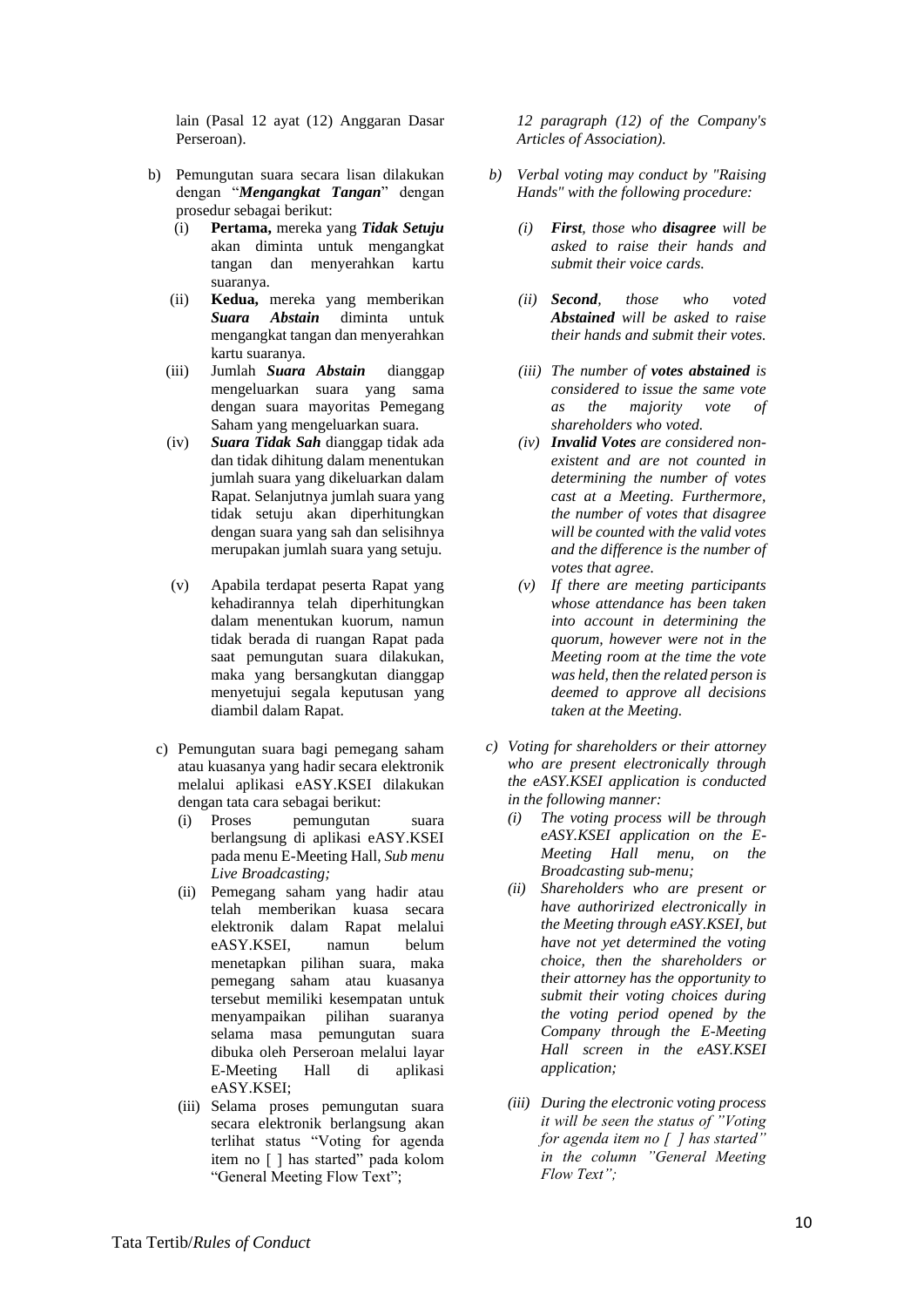- (iv) Pemungutan suara langsung secara elektronik melalui aplikasi eASY.KSEI dialokasikan selama maksimal 3 menit untuk masingmasing acara Rapat;
- (v) Apabila pemegang saham atau kuasanya tidak memberikan pilihan suara hingga status pelaksanaan Rapat yang terlihat pada kolom "General Meeting Flow Text" berubah menjadi "Voting for agenda item no [ ] has ended", maka pemegang saham atau kuasanya tersebut akan dianggap memberikan suara ABSTAIN untuk mata acara Rapat yang bersangkutan;
- (vi) Selanjutnya suara yang diberikan oleh pemegang saham atau kuasanya baik secara fisik maupun elektronik akan dihitung PT Bima Registra dan kemudian di verifikasi oleh Notaris selaku pejabat umum yang independen;
- (vii) Jumlah perhitungan suara dapat ditayangkan di layar yang tersedia di ruang Rapat dan disaksikan oleh Notaris.
	- Petugas akan mengkompilasi seluruh suara yang terdaftar di sistem PT Bima Registra untuk dihitung oleh Notaris. Petugas dari PT Bima Registra akan menghitung suara dari input sistem eASY.KSEI dan pengumpulan suara dari pemegang saham yang hadir secara fisik dengan menggunakan perhitungan dari sistem PT Bima Registra dan kemudian menyampaikan hasil pemungutan suara atas usulan keputusan yang diajukan;
	- Pemegang saham atau kuasanya yang mengeluarkan suara ABSTAIN dianggap mengeluarkan suara yang sama dengan suara mayoritas pemegang saham yang mengeluarkan suara, dan akan dimasukan ke dalam jumlah suara SETUJU atau suara TIDAK SETUJU, mana yang lebih tinggi (suara mayoritas).
	- Pemegang saham atau kuasanya yang tidak melakukan pemilihan suara baik di sistem eASY.KSEI maupun sistem PT Bima Registra, atau tidak membubuhkan tanda centang pada kotak SETUJU, TIDAK SETUJU atau ABSTAIN atau tidak menyerahkan Kartu Suara atau meninggalkan ruangan
- *(iv) Electronic direct voting through the eASY.KSEI application is allocated for a total of maximum 3 minutes for each agenda of the Meeting.*
- *(v) If the shareholders or their attorney does not vote until the status of the Meeting conduct seen in the column "General Meeting Flow Text" changes to "Voting for agenda item no [ ] has ended", then the shareholders or its attorney will be considered to give an ABSTAIN vote for the such agenda of the Meeting;*
- *(vi) Furthermore, the votes cast by shareholders or their attorney both physically or electronically will be counted by PT Bima Registra and then verified by Notary as an independent official party;*
- *(vii) The number of vote calculations may be displayed on the screens available in the Meeting room and will be witnessed by the Notary.*
	- *Officers will compile all votes registered in PT Bima Registra's system to be counted by Notary. PT Bima Registra's officers who will count votes from the eASY.KSEI system input and vote collection from the shareholders who are physically present by using calculations from PT Bima Registra's system and then submit the results of the vote on the proposed decision submitted; and*
	- *Shareholders or their attorney that issue ABSTAIN votes are considered to vote the same as the majority vote of shareholders who vote, and will be included in the number of votes AGREE or NOT AGREE vote, whichever is higher (majority vote).*
	- *Shareholder or their attorney who did not vote either in the eASY.KSEI system or PT Bima Registra's system or did not put a check mark on AGREE, NOT AGREE or ABSTAIN box or did not submit the voting card or leave the Meeting room at the time of voting on the proposed decisionon*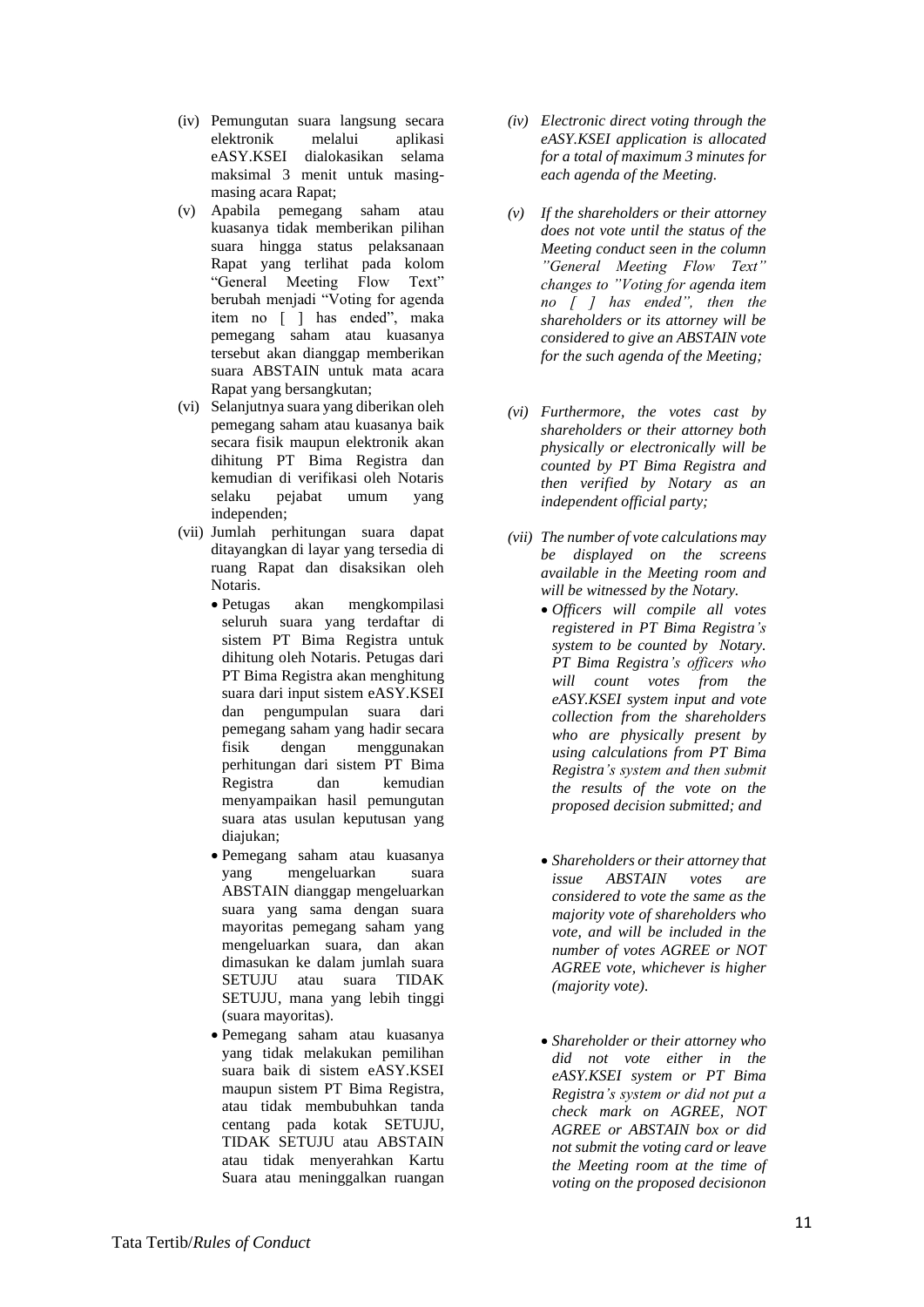Rapat pada saat pemungutan suara atas usulan keputusan mata acara Rapat dilaksanakan, dianggap sebagai TIDAK MENGELUARKAN SUARA/ABSTAIN.

(viii) Sesuai Pasal 12 ayat 14.a Anggaran Dasar Perseroan, suara abstain dianggap mengeluarkan suara yang sama dengan suara mayoritas pemegang saham yang mengeluarkan suara. Suara yang tidak sah tidak dihitung dalam menentukan jumlah suara yang dikeluarkan dalam Rapat.

#### **PENAYANGAN SIARAN LANGSUNG RAPAT**

- a) Pemegang saham atau kuasanya yang telah terdaftar di aplikasi eASY.KSEI dapat menyaksikan pelaksanaan Rapat yang sedang berlangsung melalui webinar Zoom ("Tayangan Rapat") dapat mengakses eASY.KSEI.
- b) Peserta Tayangan Rapat ditentukan berdasarkan *first come first served basis*  dikarenakan kapasitas hanya 500 peserta.
- c) Bagi pemegang saham atau kuasanya yang tidak mendapatkan kesempatan untuk menyaksikan pelaksanaan Rapat melalui Tayangan Rapat tetap dianggap sah hadir secara elektronik serta kepemilikan saham dan pilihan suaranya diperhitungkan dalam Rapat, sepanjang telah teregistrasi dalam aplikasi eASY.KSEI.
- d) Pemegang saham yang hanya menyaksikan Rapat melalui Tayangan Rapat, namun tidak mendeklarasikan kehadirannya pada aplikasi eASY.KSEI, maka yang bersangkutan tidak akan diperhitungkan dalam kuorum kehadiran Rapat.
- e) Untuk mendapatkan pengalaman terbaik dalam menggunakan aplikasi eASY.KSEI dan/atau Tayangan Rapat, pemegang saham atau kuasanya disarankan menggunakan peramban (*browser*) Mozilla Firefox.

# **PENGUMUMAN DAN PEMANGGILAN RAPAT**

Prosedur yang mendahului pelaksanaan Rapat telah sesuai dengan ketentuan POJK No. 15/2020 dan Anggaran Dasar Perseroan sebagaimana telah disampaikan kepada para Pemegang Saham, dengan uraian berikut:

*the agenda of the Meeting is held, is considered as NO VOTE/ABSTAIN.*

*(viii) Pursuant to Article 12 paragraph 14.a of the Company's Articles of Association, abstain vote shall be deemed to vote as the vote issued by the majority of the shareholders who votes. Invalid votes shall not be counted in determining the total amount of votes cast in this Meeting.*

## *LIVE BROADCAST OF THE MEETING*

- *a) Shareholders or their attorney who have registered with the eASY.KSEI application can watch the ongoing Meeting through Zoom webinar ("Meeting Live Event") by accessing eASY.KSEI.*
- *b) Participants of the Meeting Live Event are determined based on the first in first served basis as the capacity is only 500 participants*
- *c) For the shareholders or their attorney who do not get the opportunity to access the implementation of the Meeting through the Meeting Live Event, are still considered valid electronically present and their share ownership and voting choices are taken into account in the Meeting, as long as it has been registered in the eASY.KSEI application.*
- *d) Shareholders who only view the Meeting through the Meeting Live Event, but do not declare their presence on the eASY.KSEI application, then he/she will not be taken into account in the quorum of the Meeting attendance.*
- *e) To get the best experience in using the eASY.KSEI application and/or Meeting Live Event, shareholders or their attorney are devised to use the Mozila Firefox browser.*

## *ANNOUNCEMENT AND INVITATION OF THE MEETING*

*The procedure of this Meeting is in accordance with POJK No. 15/2020 and the Company's Articles of Association which has been released to the Shareholders, with the following details:*